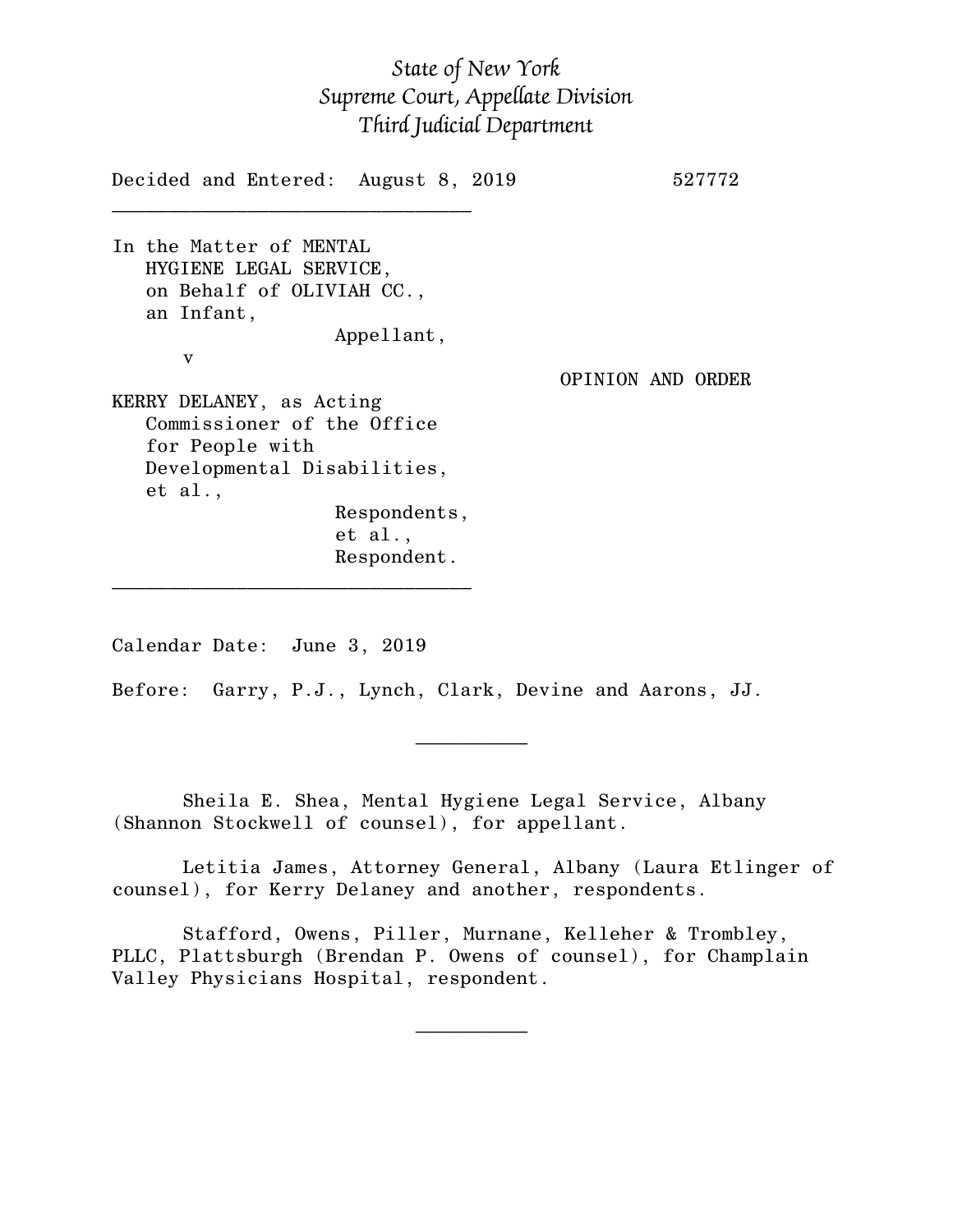Garry, P.J.

 $\overline{\phantom{a}}$ 

Appeal from a judgment of the Supreme Court (Powers, J.), entered May 18, 2018 in Clinton County, which dismissed petitioner's application, in a combined proceeding pursuant to CPLR articles 70 and 78 and action for declaratory judgment, to, among other things, challenge the placement of Olivia CC. at respondent Champlain Valley Physicians Hospital and the services provided by the Office for People with Developmental Disabilities and the Department of Health.

In 2018, Oliviah CC. (hereinafter the child), a minor with complex developmental disabilities, was stranded in the emergency room of respondent Champlain Valley Physicians Hospital (hereinafter CVPH) for more than five weeks while she waited for a residential school placement. The child was not in need of medical or psychiatric care. However, neither her family nor the Office for People with Developmental Disabilities (hereinafter OPWDD) – the agency legislatively charged with protecting the welfare of persons with developmental disabilities – could provide her with safe interim housing. CVPH thus retained the child in the emergency room, where she could not attend school, participate in community activities or go outdoors, and CVPH was forced to use scarce medical resources to provide for her nonmedical needs. Unfortunately, the child is not the first minor with special needs to be marooned for weeks or months in an emergency room, as hospitals find themselves serving as the last resort for providing shelter to children in crisis.<sup>1</sup> The difficult legal issues presented here call into question the extent of the responsibilities of the legislative and administrative functions of government to some

<sup>1</sup> CVPH asserts that the lack of adequate services for children with complex diagnoses has created a "new de facto type of legal confinement." Supreme Court observed, "It is a stark reality that our state's most vulnerable children alarmingly spend multiple months (or longer) housed in hospital emergency rooms, notwithstanding the absence of any on-going medical need, nor abuse/neglect within the home setting nor the immense efforts of family members attempting to orchestrate a better life plan for their loved ones."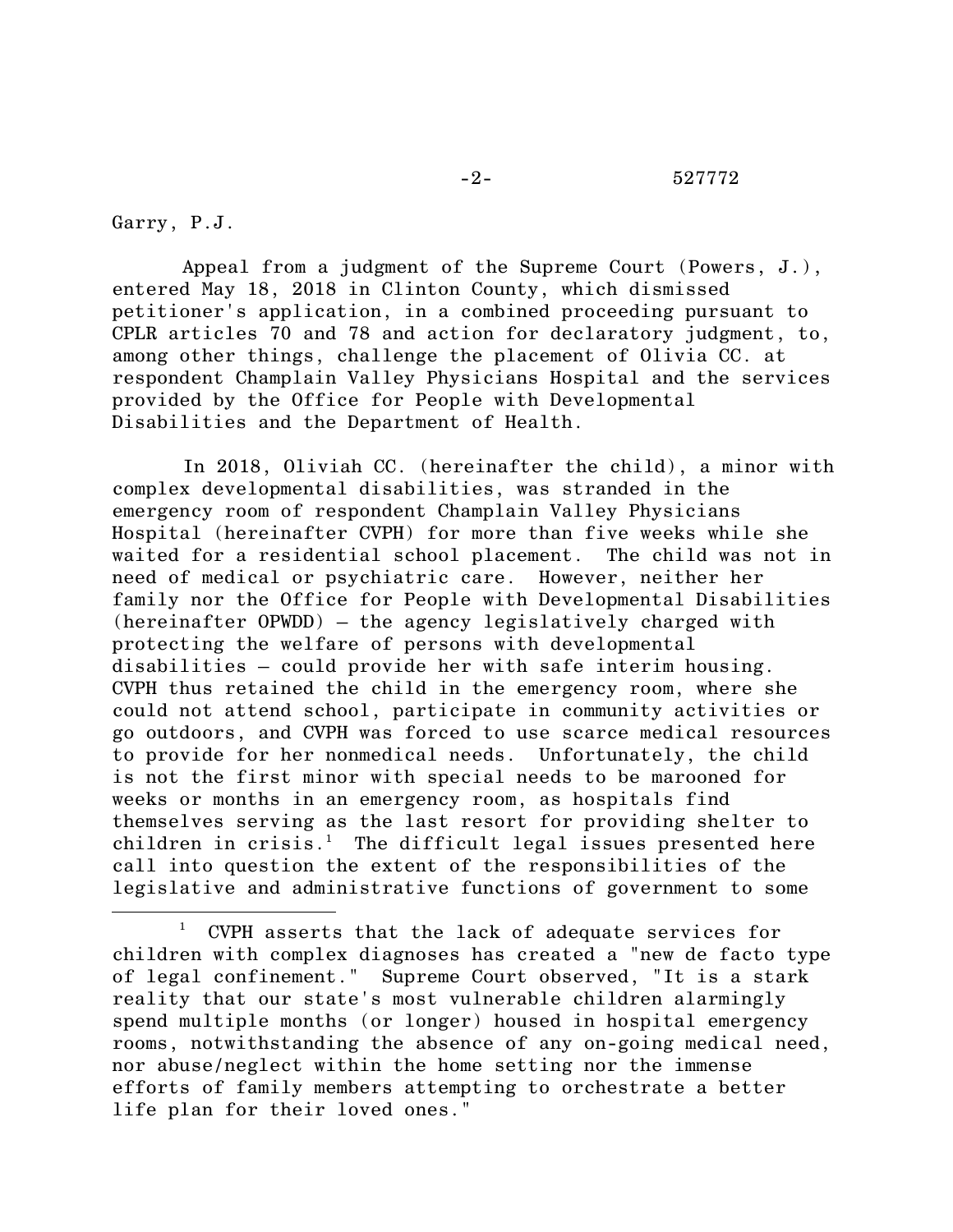of our society's most vulnerable members, and the limitations on the power of courts to protect them.

The child's diagnoses include an intellectual disability, mood dysregulation disorder, intermittent explosive disorder, attention deficit disorder and a chromosomal syndrome. Before the child was brought to CVPH, she lived with her family in Clinton County. In 2013, OPWDD deemed her to be eligible for services to avoid institutionalization, including community habilitation and respite services under OPWDD's Home and Community Based Services (hereinafter HCBS) Medicaid waiver program.<sup>2</sup> These services were administered through OPWDD's Self-Direction program, by which Medicaid funds were provided to pay for services delivered in the child's home, and the child's mother was responsible for hiring and supervising providers.

In April 2018, while the child was attending school in the Plattsburgh City School District (hereinafter the school district), she exhibited behaviors that could not be managed at school. The child, then 16 years old, was transported to the emergency room at CVPH. Upon determining that the child did not require medical or inpatient psychiatric care, CVPH sought to discharge her to her mother. Stating her concern for the safety of a sibling, however, the mother refused to accept the child's discharge back to her home without further assistance. CVPH made a report of child abandonment to the Clinton County Department of Social Services, but said Department supported the mother's decision and declined to commence abandonment or neglect proceedings. The school district determined that the child required placement in a residential school and searched for an appropriate facility, canvassing at least 27 schools, but none was immediately able to accept the child. OPWDD sought an interim placement by sending referrals to OPWDD regional offices and voluntary agencies throughout the state and, when these efforts were unsuccessful, increased the child's HCBS funding to provide additional assistance in her home. However, no

 $\overline{\phantom{a}}$ 

Respite services provide temporary, intermittent care of a person with a developmental disability as relief for the home caregiver. Community habilitation services provide socialization and adaptive skills.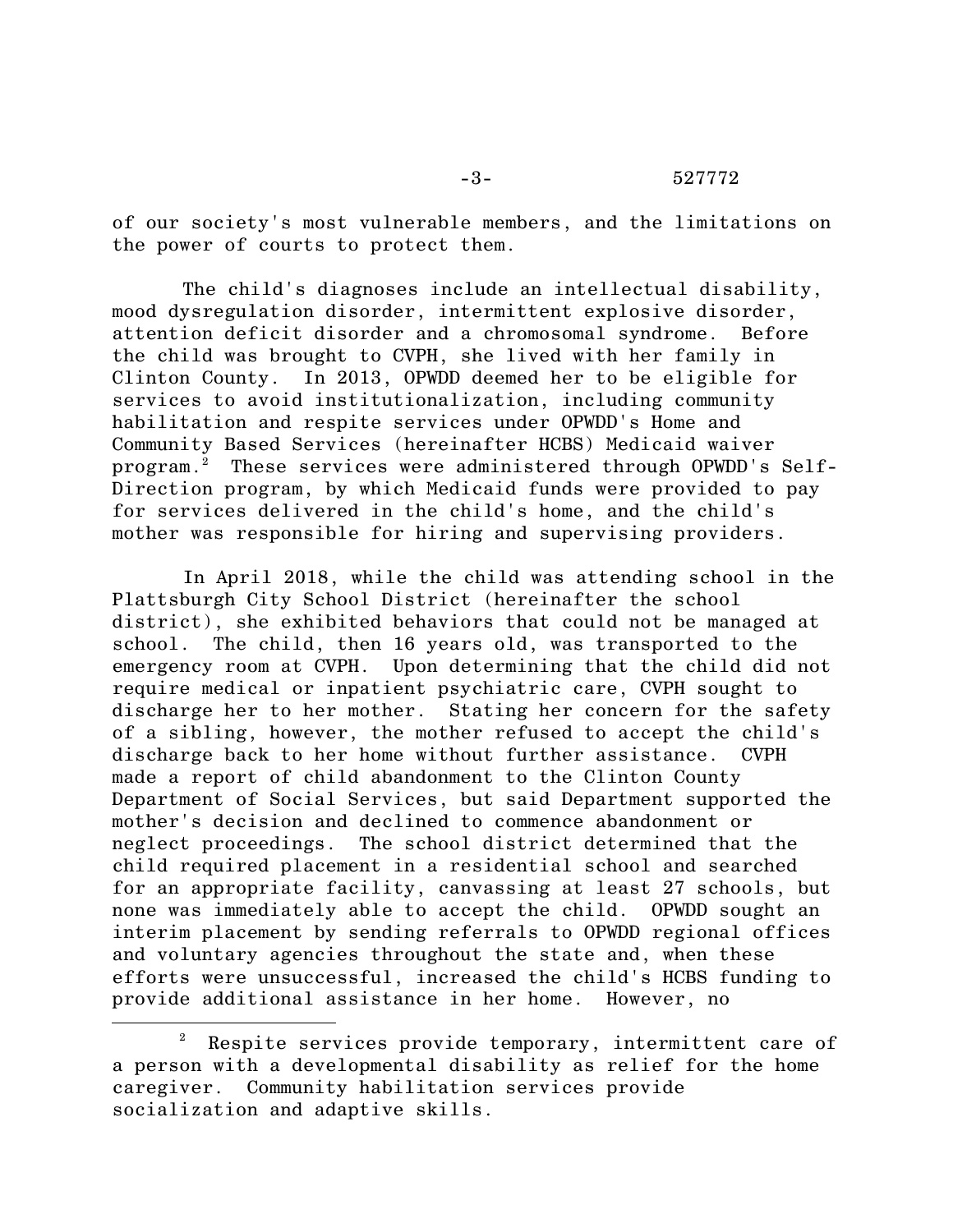qualified private providers were available. The mother reportedly asked OPWDD to make its own employees available to assist her, but OPWDD declined.

Fifteen days after the child entered CVPH, petitioner commenced this combined proceeding pursuant to CPLR articles 70 and 78 and action for declaratory and injunctive relief on the child's behalf against respondents Commissioner of Health and the Acting Commissioner of OPWDD (hereinafter collectively referred to as respondents). The petition/complaint also named CVPH as the entity holding the child in its custody (see CPLR 7002 [c] [1]; 7004 [b]). The petition/complaint sought habeas corpus relief, asserted that the failure of the Department of Health (hereinafter DOH) and OPWDD to deliver services to the child was arbitrary, capricious and contrary to law pursuant to CPLR article 78, and alleged regulatory and statutory violations. Respondents joined issue by filing an answer and return. CVPH submitted a memorandum of law in support of the petition/complaint and petitioner filed a reply.

In May 2018, Supreme Court issued a decision finding that the statutory obligation to place minors in residential schools rested exclusively upon school districts, that OPWDD had no authority to place children outside of their homes, <sup>3</sup> that OPWDD had not denied services to the child, that OPWDD's service model did not permit it to make its own employees available to provide direct services and, thus, that petitioner's statutory claims lacked merit. The court initially declined to dismiss the petition/complaint and, instead, issued a conditional order that, among other things, directed petitioner to file an amended petition naming the school district as an additional respondent. 4

 $\overline{\phantom{a}}$ 

<sup>3</sup> OPWDD advised this Court that, although Supreme Court was correct that school districts are the only entity with authority to place children in residential schools, OPWDD does have authority to place children in certain other residential facilities when appropriate.

Petitioner filed an amended petition that named the Superintendent of the school district as an additional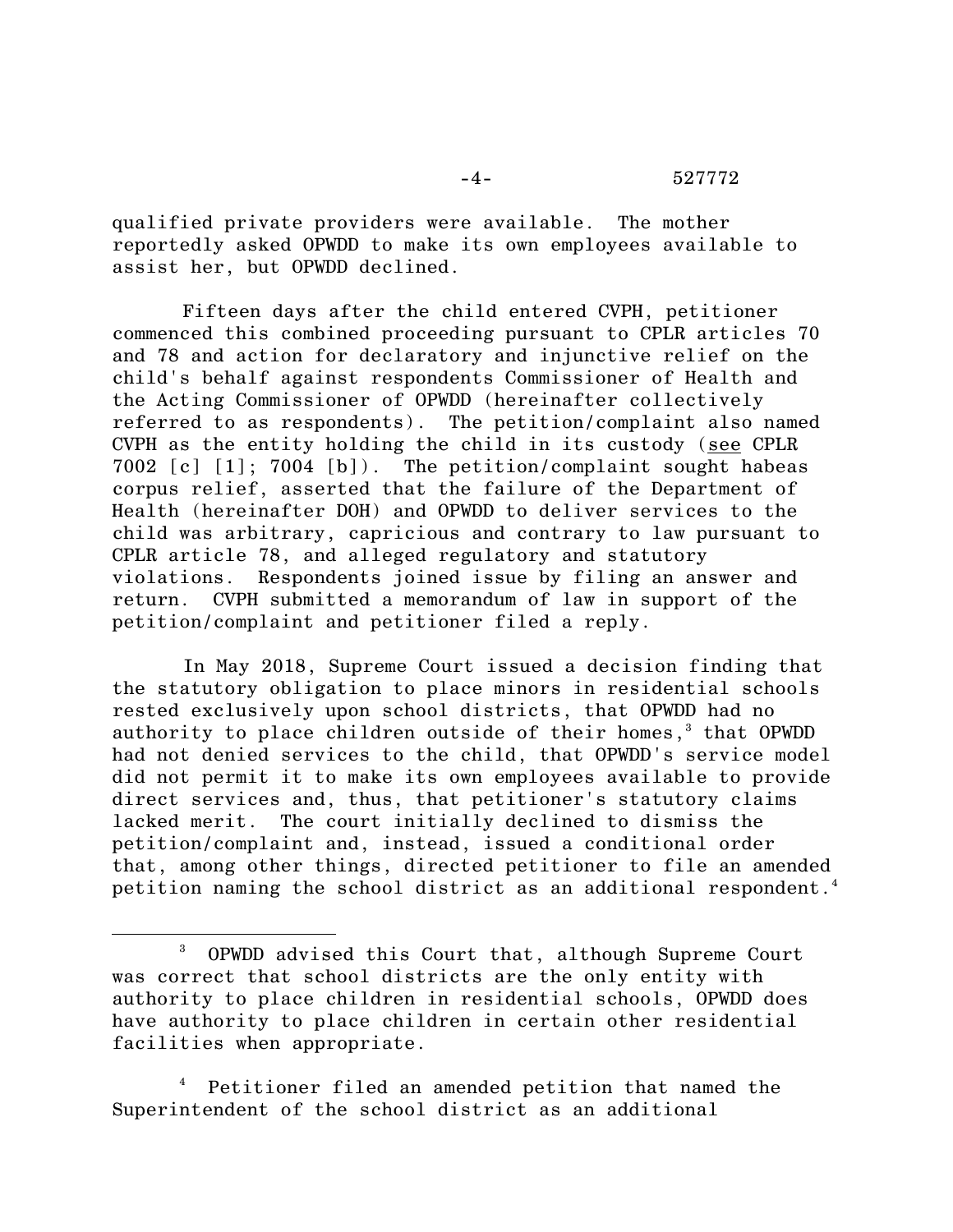All parties were ordered to appear for a conference 10 days later, with the court further directing that, if the child was then still at CVPH, she would be discharged to the mother, and, if a placement had been found, the claims against respondents would be dismissed.

At the conference, Supreme Court was informed that the child had been discharged to a residential school for a trial placement on the previous day. Petitioner declined an offer by the court to adjourn the conference until it was determined whether this placement would become permanent. The court then issued a final judgment that incorporated the conditional order by reference and dismissed the amended petition/complaint. Petitioner appeals. 5

We decline respondents' request to dismiss this matter as moot.<sup>6</sup> "As a general principle, courts are precluded 'from considering questions which, although once live, have become moot by passage of time or change in circumstances'" (City of New York v Maul, 14 NY3d 499, 507 [2010], quoting Matter of Hearst Corp. v Clyne, 50 NY2d 707, 714 [1980]). As the child has been released, "the parties' rights and interests can no longer be affected by [our] determination" (Matter of Stephen K. v Sara J., 170 AD3d 1466, 1467 [2019]). Nevertheless, "[a]n exception to the mootness doctrine exists permitting courts to preserve for review important and recurring issues which, by virtue of their relatively brief existence, would be rendered otherwise nonreviewable" (Matter of William C., 64 AD3d 277, 282 [2009]; see Matter of Hearst Corp. v Clyne, 50 NY2d at 714-715). The record reveals that temporary residential placements for

respondent. The Superintendent did not file a brief or otherwise participate in the appeal.

l

Although CVPH did not file a notice of appeal, it filed a brief opposing the dismissal of the amended petition/ complaint.

Counsel advised this Court that the child's placement in the residential educational facility became permanent after the expiration of the initial trial period.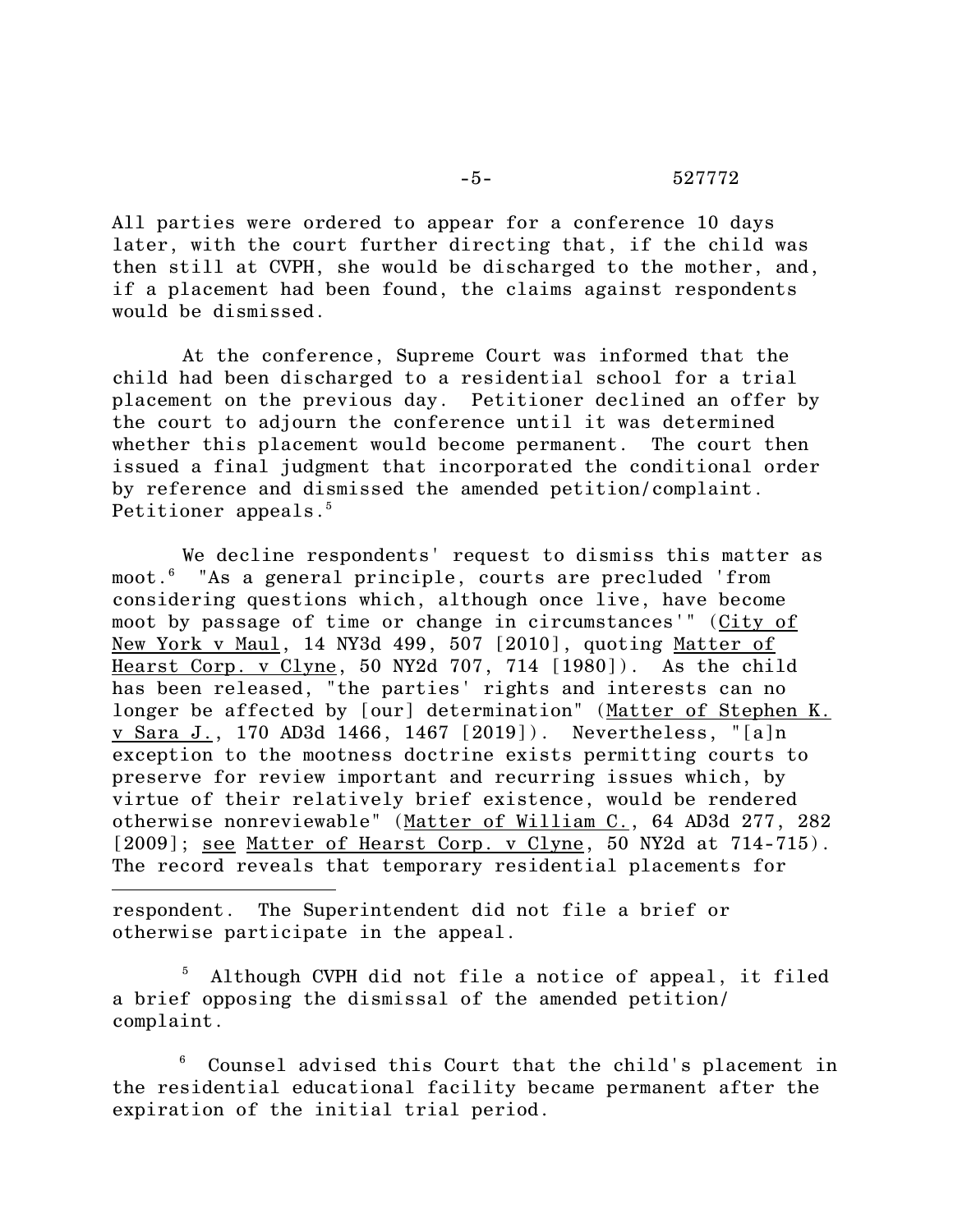## -6- 527772

children with complex disabilities are scarce. As the process of finding appropriate permanent placements necessarily takes time, the problem of the unavailability of interim placements is likely to recur, and, because long-term placements will usually be found before appeals can be perfected, the issue will typically evade appellate review. The matter indisputably "implicates significant and novel questions of statewide importance involving the rights of [developmentally disabled minors]" (Matter of William C., 64 AD3d at 283). Thus, the exception to the mootness doctrine applies (see Matter of Gonzalez v Annucci, 32 NY3d 461, 470-471 [2018]; Coleman v Daines, 19 NY3d 1087, 1090 [2012]; Matter of Nile W., 64 AD3d 717, 719 [2009]).

Supreme Court did not err in directing petitioner to join the school district as a respondent. The court was authorized to determine sua sponte that a necessary party had not been joined (see Matter of Lezette v Board of Educ., Hudson City School Dist., 35 NY2d 272, 282 [1974]). Petitioner was not required to exhaust administrative remedies, as the school district had not taken any action that could have been administratively challenged (compare Cave v East Meadow Union Free School Dist., 514 F3d 240, 248 [2d Cir 2008]). The school district was authorized to place the child and was actively seeking a placement; thus, its joinder was appropriate "if complete relief [was] to be afforded [among] the persons who [were] parties to the [proceeding]" (CPLR 1001 [a]; see CPLR 1001 [b]; Education Law § 4401 [2] [j]; 8 NYCRR 200.2 [b]; Matter of Northeast Cent. School Dist. v Sobol, 170 AD2d 80, 83 [1991], mod 79 NY2d 598 [1992]).

As for petitioner's substantive contentions, we turn first to the claim that relief should have been afforded to the child in equity. CVPH made a compelling argument in Supreme Court that the child's constitutional liberty interests were being violated and that the court should exercise its equitable powers to devise a procedure for notice and a hearing in which dispositional alternatives could be promptly examined (see US Const Amend XIV, § 1; NY Const, art 1, § 1; compare Rivers v Katz, 67 NY2d 485, 497 [1986]). Supreme Court is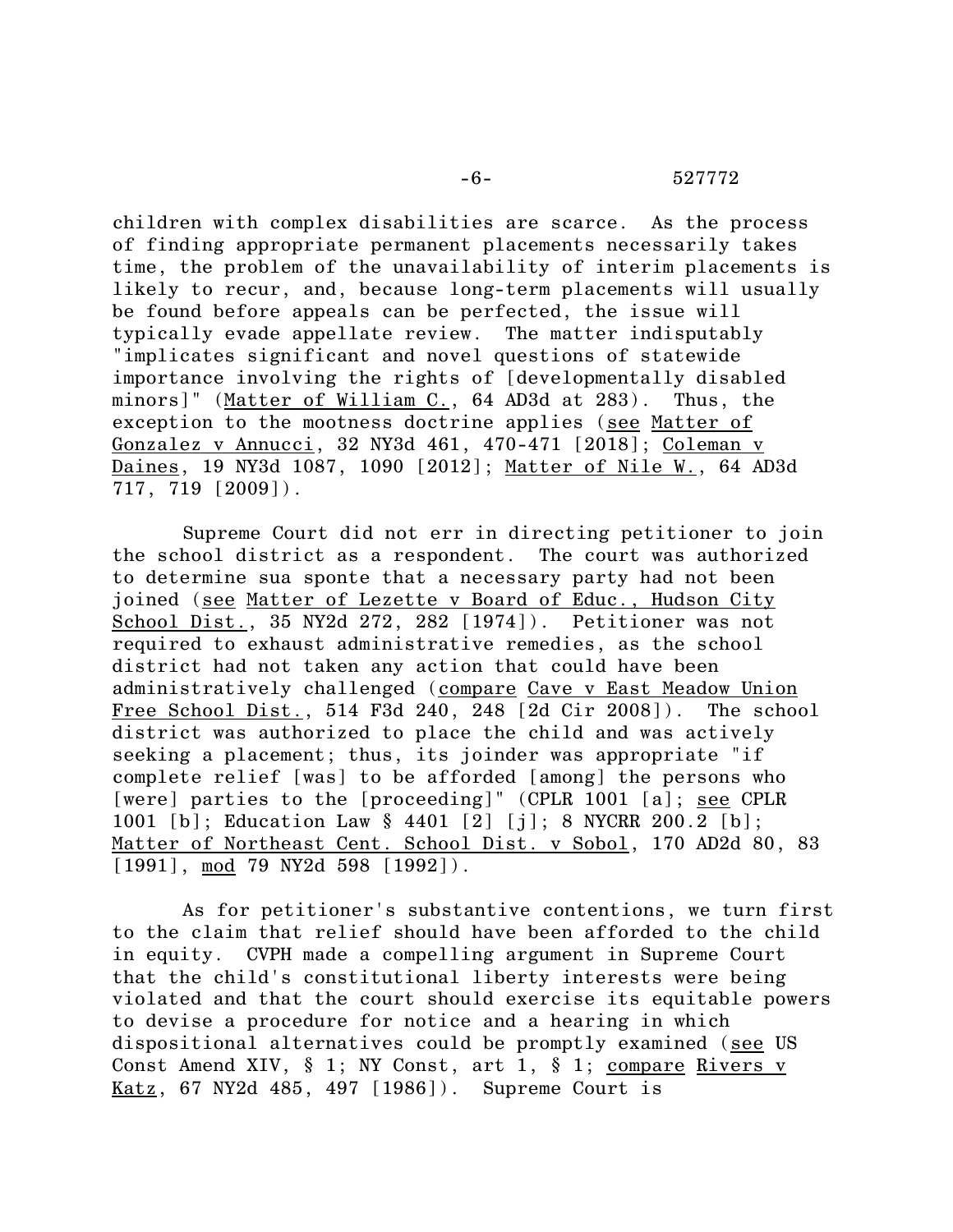constitutionally vested with jurisdiction in equity, and "the essence of [such] jurisdiction has been the power . . . to mould each decree to the necessities of the particular case" (State of New York v Barone, 74 NY2d 332, 336 [1989] [internal quotation marks, brackets, ellipsis and citations omitted]; see NY Const, art VI, § 7 [a]; Dickerson v Thompson, 88 AD3d 121, 123 [2011]). However, CVPH filed no pleadings, making its request solely in a memorandum of law. Petitioner made no assertion in its amended petition/complaint that the child's due process rights had been violated, did not request equitable relief in the nature of notice and a hearing and did not seek an amendment to add such assertions (see Matter of Tomarken v State of New York, 100 AD3d 1072, 1076 [2012]; Matter of Association for Community Living, Inc. v New York State Off. of Mental Health, 92 AD3d 1066, 1068  $[2012]$ , <u>lv dismissed</u> 19 NY3d 874  $[2012]$ ).<sup>7</sup> Thus, the issue was not developed or addressed. When equity jurisdiction is exercised, "the limitations on the variety, flexibility and sweep of its potential application must be reflected in a proportionate, prudential discretion by the initial equity trial court and then by a discerning scrutiny, especially of the intermediate appellate court possessing coordinate authority in that respect, along with its appellate review power" (State of New York v Barone, 74 NY2d at 336). No such analysis is possible here, and no newly-devised procedure would now be of benefit to the child. We therefore decline to address the merits of this request upon this record.

Turning to petitioner's statutory claims, $<sup>8</sup>$  the third cause</sup> of action asserts that OPWDD violated its duty to protect the

l

<sup>8</sup> Petitioner is no longer pursuing the first two causes of action, seeking a writ of habeas corpus and alleging violations of certain discharge regulations.

The statement of facts in the amended petition/complaint asserts generally that the child's "statutory and constitutional rights" were violated, but the causes of action are based solely upon statutory and regulatory violations and seek only declaratory and injunctive relief. It is further unclear whether the parties intended, in the use of this broad language, to assert any claims under the New York Constitution.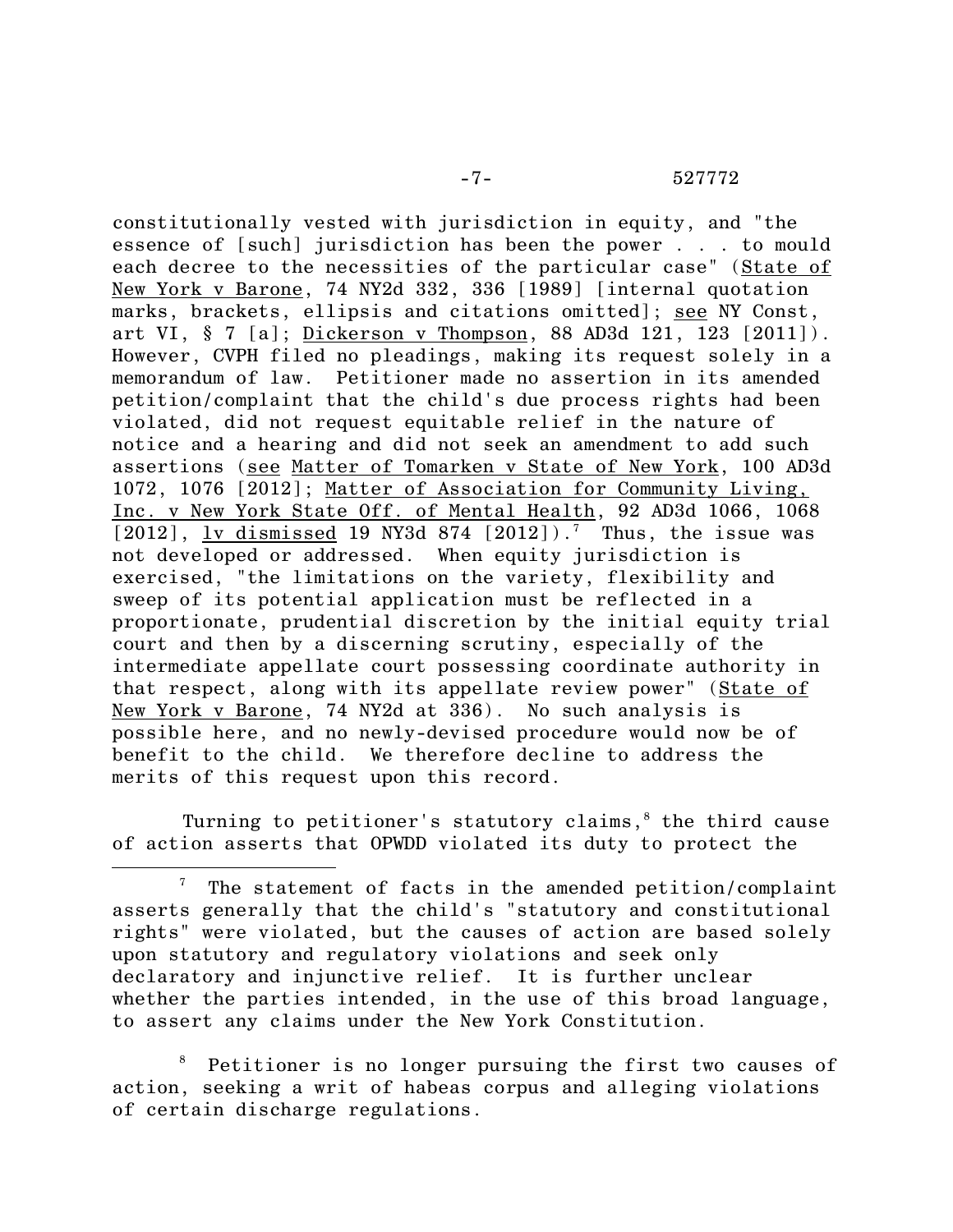child's personal and civil rights by failing to provide her with needed services (see Mental Hygiene Law § 13.07 [c]). The fourth cause of action claims that OPWDD and DOH refused to deliver Medicaid-funded HCBS services and that this failure was arbitrary, capricious and contrary to law.<sup>9</sup> Contrary to petitioner's assertion, these claims do not sound in the nature of mandamus to review, in which "a court examines an administrative action involving the exercise of discretion" (Matter of Scherbyn v Wayne-Finger Lakes Bd. of Coop. Educ. Servs., 77 NY2d 753, 757 [1991]; see CPLR 7803 [3]). Petitioner does not challenge any administrative determination by OPWDD, but instead challenges its alleged omissions to act.<sup>10</sup> As such, mandamus to compel is petitioner's "sole available remedy" (New York Civ. Liberties Union v State of New York, 4 NY3d 175, 183- 184 [2005]).

We are constrained to agree with respondents that mandamus does not lie to permit a judicial determination that OPWDD was required to provide any specific service to enable the child's

 $\overline{a}$ 

<sup>&</sup>lt;sup>9</sup> As a preliminary matter, the parties have framed their arguments in terms of whether the amended petition/complaint states claims upon which relief can be granted. Although respondents' answer and return made a general request for dismissal, the record does not reveal that respondents filed a motion to dismiss, and the answer and return neither included objections in point of law nor asserted that the amended petition/complaint failed to state a claim (see CPLR 7804 [f]). Supreme Court's dismissal was predicated upon its prior rulings, which addressed the substance of petitioners' claims rather than the facial sufficiency of the allegations. The issues presented upon this appeal involve pure questions of law, and we thus address the merits of petitioner's remaining claims and do not apply the standard for a motion to dismiss for failure to state a claim (compare Matter of Albany Law School v New York State Off. of Mental Retardation & Dev. Disabilities, 81 AD3d 145, 148 [2011], mod 19 NY3d 106 [2012]).

Although petitioner included DOH as well as OPWDD in the fourth cause of action, its substantive allegations focus solely upon OPWDD.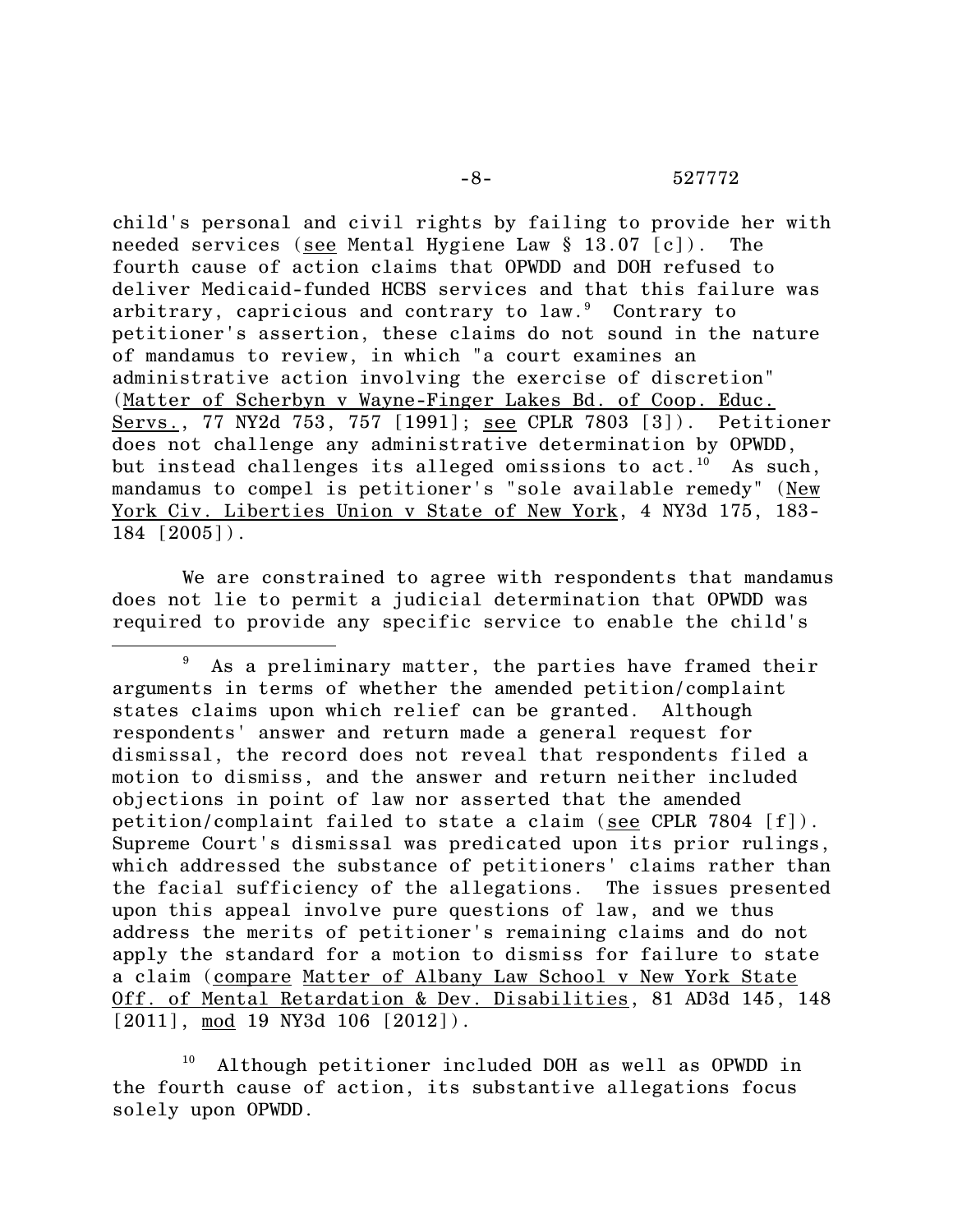release. "Mandamus to compel is 'an extraordinary remedy that lies only to compel the performance of acts which are mandatory, not discretionary, and only when there is a clear legal right to the relief sought'" (Matter of Curry v New York State Educ. Dept., 163 AD3d 1327, 1330 [2018], quoting Matter of Shaw v King, 123 AD3d 1317, 1318-1319 [2014]; see Matter of Mental Hygiene Legal Serv. v Daniels, 33 NY3d 44, 66 [2019]). In keeping with the state's public policies favoring the deinstitutionalization of persons with disabilities, OPWDD does not operate residential facilities for developmentally disabled children under the age of 21, as it does for adults. Instead, OPWDD's service model for minors is based upon cooperation with school districts and other public and private agencies. OPWDD works with other agencies to provide community-based services to developmentally disabled children in their homes. As for children who cannot reside at home, OPWDD issues operating certificates to private agencies that operate residential programs, primarily consisting of residential schools, as well as some group homes and other facilities. Under this model, OPWDD cannot compel these private agencies to provide services to any particular child. Petitioner argues that, by making these decisions, OPWDD has effectively created an unfilled gap in service delivery for developmentally disabled children who need temporary housing and that its resource allocation decisions amount to an election not to provide services to such children that is inconsistent with its statutory responsibilities.

The Mental Hygiene Law makes OPWDD responsible for providing services to persons with developmental disabilities and for protecting their personal and civil rights (see Mental Hygiene Law § 13.07 [a], [c]). OPWDD's commissioner is obliged to establish OPWDD's policies and procedures, to plan and conduct a broad range of services and to "take all actions that are necessary, desirable or proper to implement the [statutory] purposes " (Mental Hygiene Law § 13.15 [a]; see Mental Hygiene Law  $\S$  13.17 [a]). The commissioner is empowered to determine the "functions, duties and responsibilities" of OPWDD's "units and facilities" and to "continue, establish, discontinue, expand and contract facilities under his or her jurisdiction" (Mental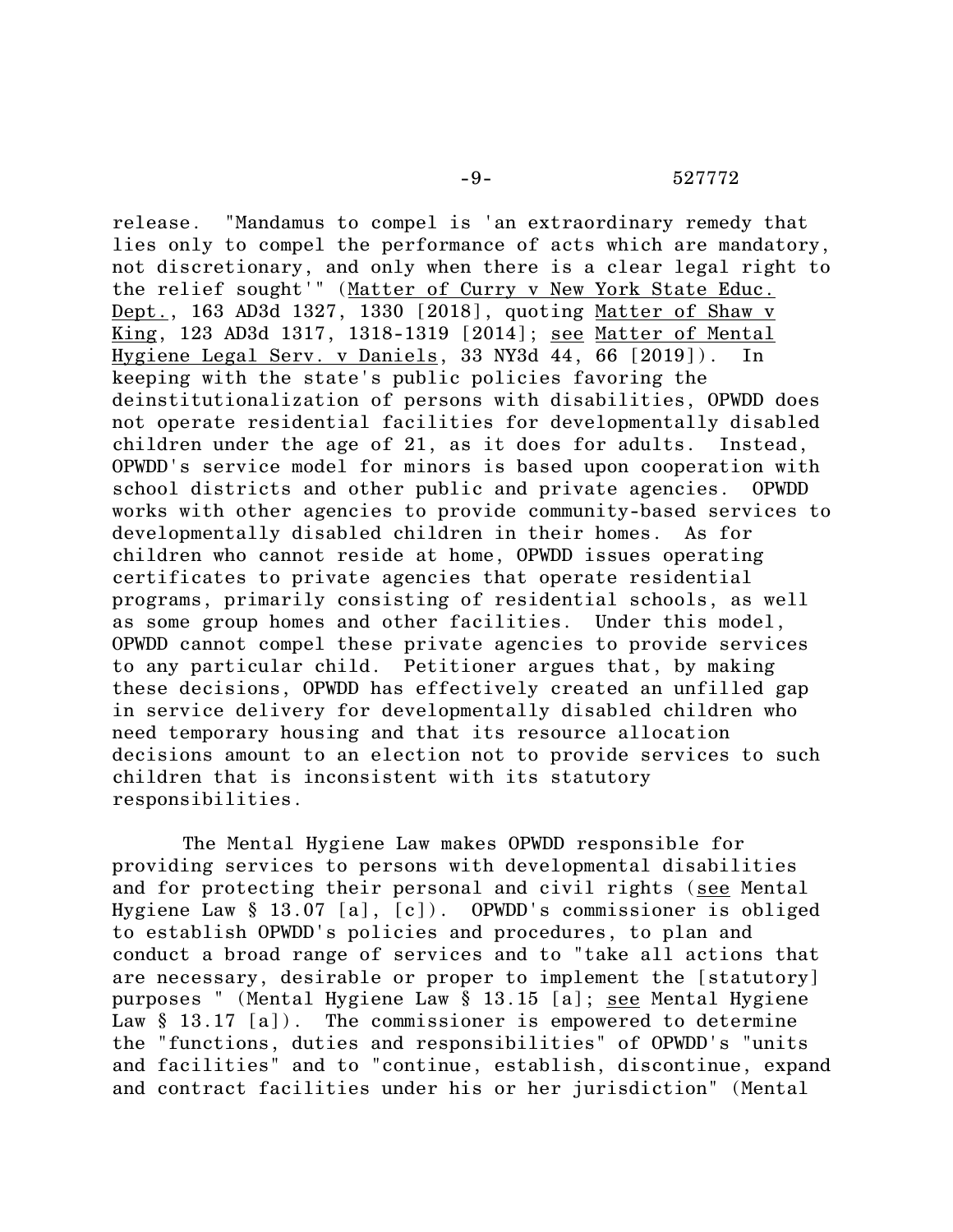Hygiene Law § 13.11 [b]). OPWDD is thus vested with broad discretion in developing and operating programs and services and in allocating its resources (see Matter of Savastano v Prevost, 66 NY2d 47, 50 [1985]; Matter of Ronald W., 25 AD3d 4, 11-12  $[2005]$ .

Notably, OPWDD did not fail to provide the child with any services (see Matter of Savastano v Prevost, 66 NY2d at 49-50). In addition to searching for a more appropriate placement, OPWDD increased funding for the child's HCBS services to a level that apparently would have permitted the child to return home if a qualified provider could have been found. The discretion and flexibility embodied in the governing provisions of the Mental Hygiene Law preclude a finding that the child had a "clear legal right" (Matter of Shaw v King, 123 AD3d at 1318-1319) to a more appropriate placement or to any other specific service. OPWDD's actions and policy choices "involve the exercise of reasoned judgment which could typically produce different acceptable results" and, as such, are beyond the reach of judicial intervention (Alliance to End Chickens as Kaporos v New York City Police Dept., 32 NY3d 1091, 1093 [2018] [internal quotation marks and citations omitted], cert denied US , 139 S Ct 2651 [2019]; see Matter of Albany Police Officers Union, Local 2841, Law Enforcement Officers Union Dist. Council 82, AFSCME, AFL-CIO v New York Pub. Empl. Relations Bd., 170 AD3d 1312, 1313-1314 [2019]). Accordingly, we cannot address petitioner's contentions, as this Court does not have the power to intervene in OPWDD's discretionary determinations. We thus find that the third and fourth causes of action were properly dismissed.<sup>11</sup>

Petitioner next contends that DOH, which administers this state's Medicaid program, violated the federal Medicaid Act by failing to act "with reasonable promptness" in furnishing the

l

OPWDD represents that it is establishing two new programs that could have assisted the child if they had been in effect then, and that these programs will help other children in comparable circumstances. These include NYSTART, which offers comprehensive resources to families of developmentally disabled children in crisis, and a transitional residential program that OPWDD has cofounded with the Office of Mental Health.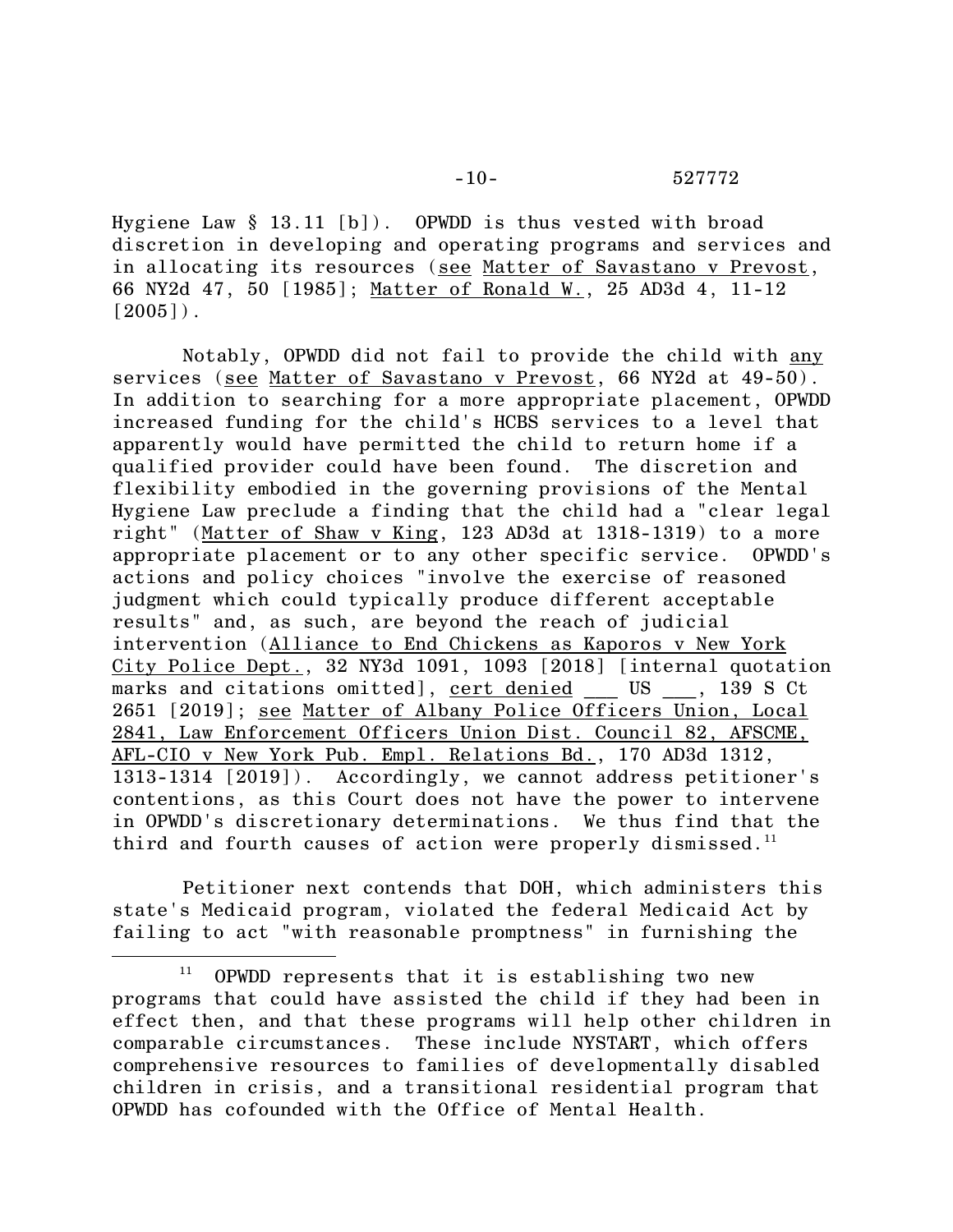child with HCBS services that would have allowed her to return home (42 USC § 1396a [a] [8]). The Medicaid Act sets forth over 80 provisions that must be included in state Medicaid plans, including a requirement "that [medical] assistance shall be furnished with reasonable promptness to all eligible individuals" (42 USC § 1396a [a] [8]). We find that this provision does not give rise to a private right of action by which petitioner may seek relief on the child's behalf.

As petitioner notes, some federal courts have previously found that the reasonable promptness provision of the Medicaid Act creates a statutory right that may be enforced pursuant to 42 USC § 1983 (see e.g. Doe v Chiles, 136 F3d 709, 718 [11th Cir 1998]; Reynolds v Giuliani, 35 F Supp 2d 331, 341 [SD NY 1999]; Alexander A. v Novello, 210 FRD 27, 34-37 [ED NY 2002]; see <u>generally Wilder v Va Hosp Assn.</u>, 496 US 498, 509 [1990]).<sup>12</sup> However, the Supreme Court of the United States later established a more rigorous analysis, holding that nothing "short of an unambiguously conferred statutory right . . . support[s] a private cause of action under 42 USC § 1983" (Gonzaga Univ. v Doe, 536 US 273, 283 [2002]; accord Doe v Gillespie, 867 F3d 1034, 1053 [8th Cir 2017]). Thereafter, in Armstrong v Exceptional Child Ctr., Inc. ( US , , 135 S Ct 1378, 1387-1388 [2015]), the Court analyzed 42 USC § 1396a (a) and held that no private right of action existed by which a Medicaid provider could enforce one of the other provisions that, like the reasonable promptness requirement, must be included in state Medicaid plans (see 42 USC § 1396a [a] [30] [A]). As pertinent to the arguments raised here, the Court noted that no such right could be asserted pursuant to 42 USC § 1983 (Armstrong v Exceptional Child Ctr., Inc., 135 S Ct at 1386 n), and further found that no private right of action could be implied from the statutory language itself (id. at 1387-1388).

Although Armstrong did not address the reasonable promptness provision, its reasoning leads this Court to the same

 $\overline{\phantom{a}}$ 

 $12$  We note that the amended petition/complaint makes no express claim pursuant to 42 USC § 1983, but merely asserts that petitioner seeks to enforce the reasonable promptness provision "through a private right of action."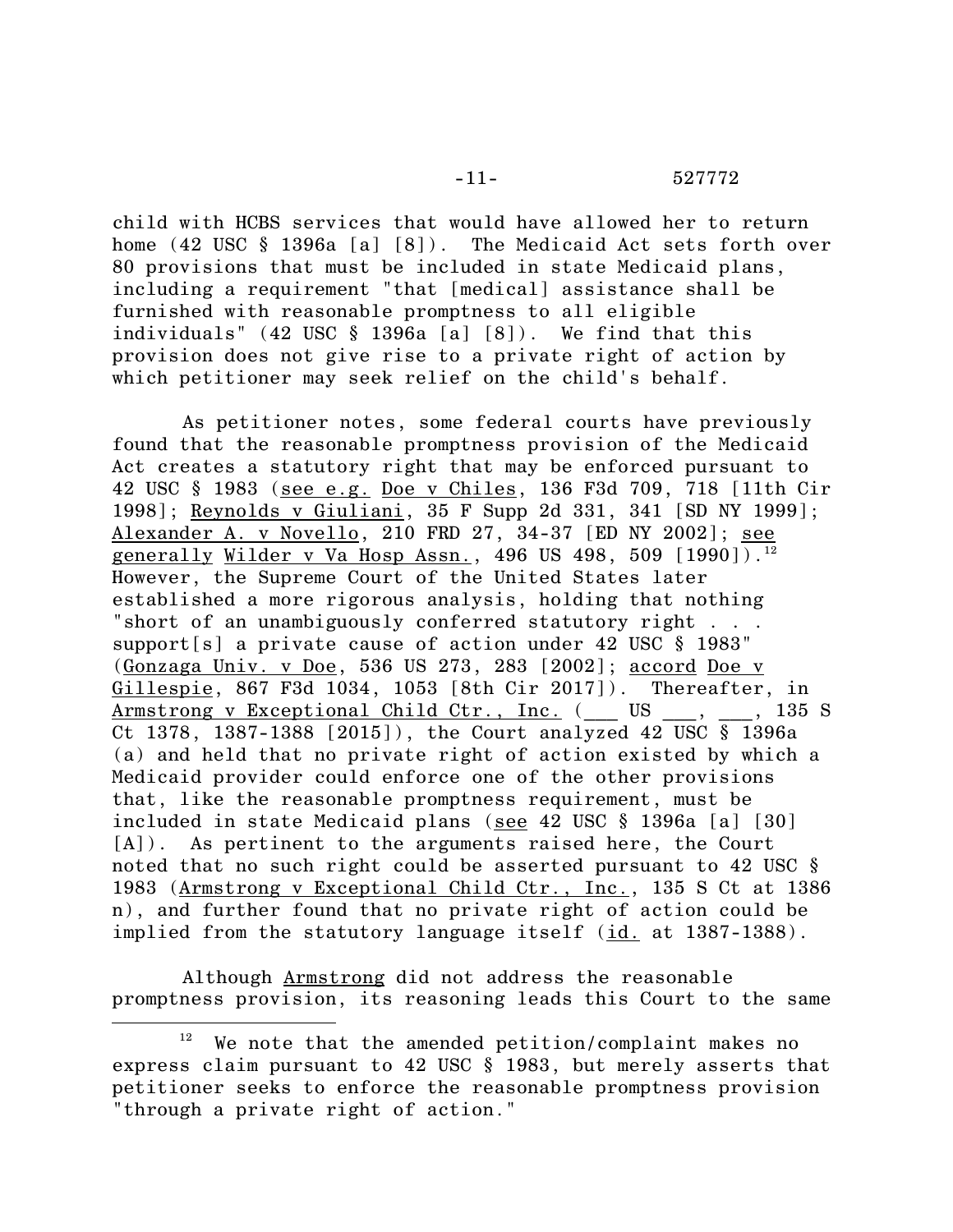conclusion. As in Armstrong, the reasonable promptness requirement "is phrased as a directive to the federal agency charged with approving state Medicaid plans, not as a conferral of the right to sue upon the beneficiaries of the [s]tate's decision to participate in Medicaid"  $(id.$  at 1387), and such statutory language does not "unambiguously confer[]" a private right of action under federal law (id. at 1388 [internal quotation marks and citation omitted]). Further, as in Armstrong, the Medicaid Act provides for the enforcement of 42 USC § 1396a (a) by withholding Medicaid funding, thus "suggest[ing] that other means of enforcement are precluded" (id. at 1387; see 42 USC § 1396c). Accordingly, the Medicaid Act does not provide an avenue for petitioner's challenge.

Petitioner's remaining two causes of action allege that OPWDD and DOH violated the Americans with Disabilities Act (hereinafter ADA). In the sixth cause of action, petitioner asserts that the child's isolation in the emergency room violated the ADA's "integration mandate" requiring states to provide services to persons with disabilities "in the most integrated setting appropriate to their needs" (Disability Advocates, Inc. v Paterson, 598 F Supp 2d 289, 317 [ED NY 2009] [internal quotation marks omitted]; see 28 CFR 35.130 [d]). However, the mandate does not require the provision of services unless, in addition to criteria not at issue here, "the placement can be reasonably accommodated, taking into account the resources available to the [s]tate and the needs of others with [similar] disabilities" (Olmstead v L.C. by Zimring, 527 US 581, 607 [1999]). Moreover, the mandate does not require a state to modify its services when the modifications "would fundamentally alter [their] nature" (28 CFR 35.130 [b] [7]; see Radaszewski ex rel Radaszewski v Maram, 383 F3d 599, 611 [7th Cir 2003]), and it may not be used to compel the creation of new programs (see Rodriguez v City of New York, 197 F3d 611, 618 [2d Cir 1999]). Thus, petitioner's contentions that OPWDD should operate its own residential programs or develop a service model by which its employees can provide direct services do not establish violations of the integration mandate. Likewise, the absence of private providers to deliver expanded HCBS services in the child's community does not establish a violation, as the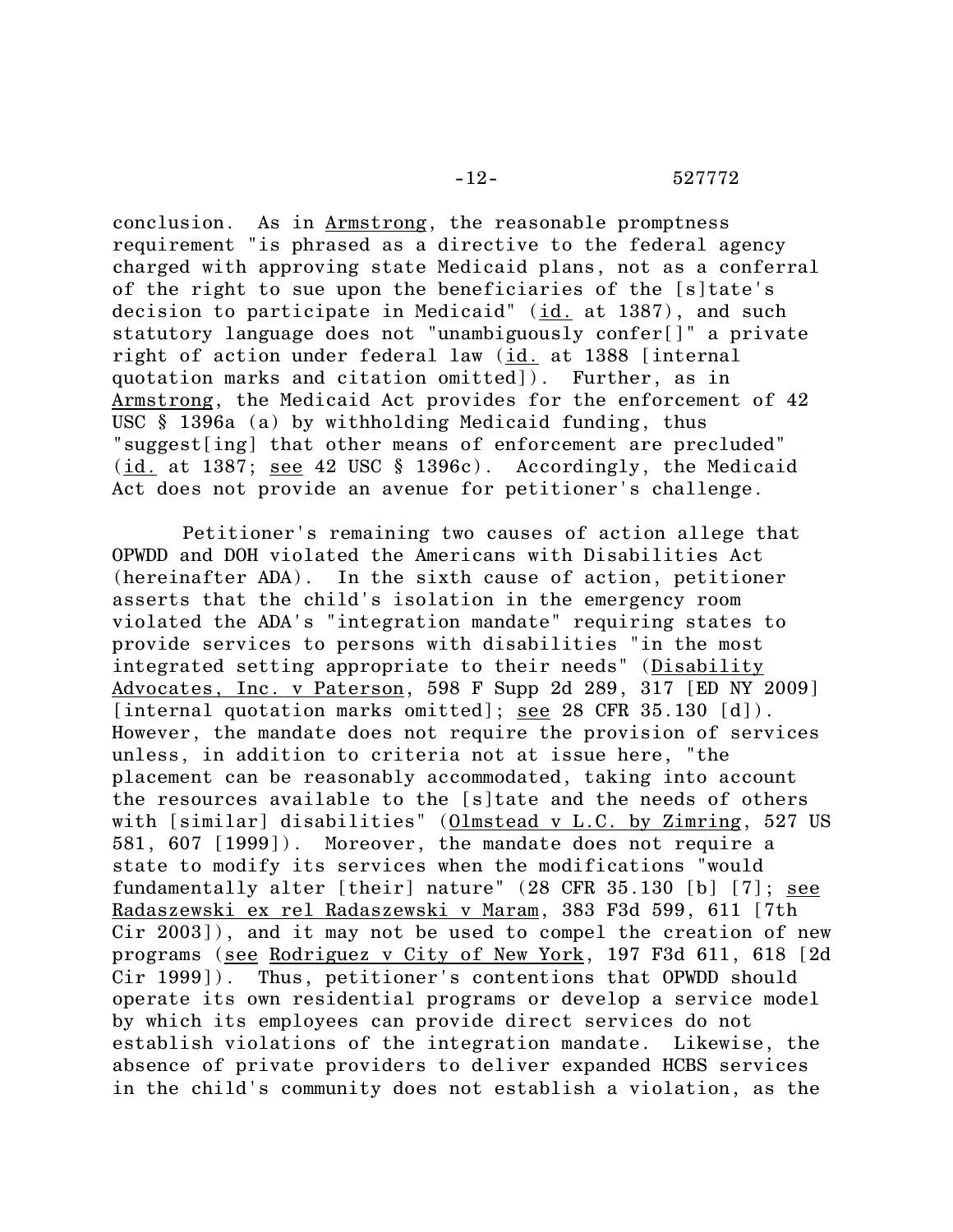state may not be held liable for the actions of private agencies delivering state services when, as here, there is no claim that the agencies engaged in discrimination resulting from the state's policies (see Woods v Tompkins Cty., 2019 WL 1409979, \*10, 2019 US Dist LEXIS 52674, \*28-29 [ND NY, Mar. 28, 2019, No. 5:16-CV-0007 (LEK/TWD)]; 28 CFR 35.130 [b] [6]).

In the seventh cause of action, petitioner asserts that OPWDD and DOH violated prohibitions in the ADA's implementing regulations against administering programs in a manner that subjects individuals with disabilities to discrimination or undermines the goals and purposes of the ADA (see 28 CFR 35.130 [b] [3]). Petitioner asserts that the methods of administration used by OPWDD and DOH subject developmentally disabled children in crisis to discrimination consisting of isolation in emergency rooms. However, the cases upon which petitioner relies involve allegations of improper implementation of Medicaid waiver programs that resulted in delays or denials of services and thus placed beneficiaries at risk of institutionalization (see Guttenberger v Minnesota, 198 F Supp 3d 973, 1012-1013 [D Minn 2016]; Parrales v Dudek, 2015 WL 13373978, \*2, 2015 US Dist LEXIS 189205, \*5 [ND Fla, Dec. 24, 2015, No. 4:15cv424-RH/CAS]). Here, the facts do not reveal improper administration of Medicaid waiver services. Instead, the absence of services resulted from OPWDD's discretionary policy decisions and from a lack of local private providers, which petitioner does not allege was caused by discrimination. The sixth and seventh causes of action thus afford no grounds for relief.

Our conclusion that the amended petition/complaint provides this Court with no grounds to intervene in respondents' operations should not be misunderstood as condonation of the child's prolonged and unnecessary hospitalization or of respondents' failure to provide her with appropriate assistance. Nevertheless, this record does not permit a determination of the propriety of constitutional or equitable relief, and relief grounded in the statutory provisions relied upon here must come from the Legislature or from respondents' policy choices. Thus, we will not disturb Supreme Court's judgment.